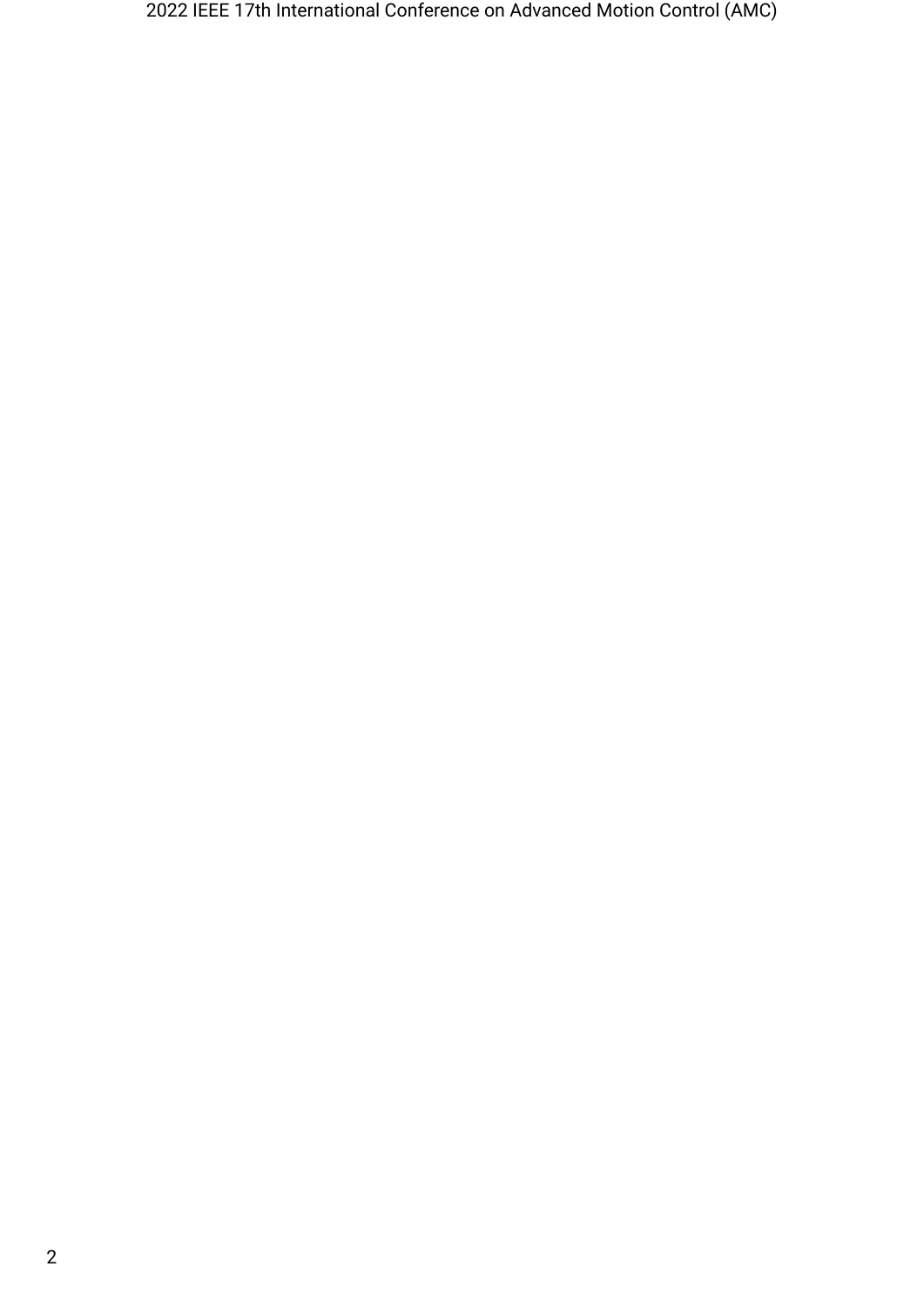|             | Friday, 18 February 2022                                                                                                                                                   |
|-------------|----------------------------------------------------------------------------------------------------------------------------------------------------------------------------|
| 09:15-09:45 | <b>Pleanary meetings</b>                                                                                                                                                   |
|             | <b>AMC 2022 Opening Session</b><br><b>Chairs: Roberto Oboe</b>                                                                                                             |
| 10:00-12:00 | Room 1                                                                                                                                                                     |
|             | TT - Actuators and sensors in motion control                                                                                                                               |
|             | Chairs: Prof. Sehoon Oh, Prof. Seiichiro Katsura                                                                                                                           |
|             | Zonotopic Kalman Observer-based Sensor Fault Estimation for<br>Discrete-Time Takagi-Sugeno Fuzzy Systems Weijie Ren, Satoshi<br>Komada, Yubai Kazuhiro, Daisuke Yashiro    |
|             | Design and Characterization of a Fully Integrated Continuum Robot                                                                                                          |
|             | Actuated by Shape Memory Alloy Wires Michele Arcangelo Mandolino,<br>Yannik Goergen, Paul Motzki, Gianluca Rizzello                                                        |
|             | Performance Evaluation of a Gain-scheduled Propeller Thrust<br><b>Controller Using Wind Velocity and Rotor Angular Velocity Under</b><br><b>Fluctuating Wind Yuki Kato</b> |
|             | An Approach of Load-Side Disturbance Rejection Control for Series                                                                                                          |
|             | Elastic Actuators Atsushi Hiraoka, Toshiyuki Murakami                                                                                                                      |
|             | <b>Preliminary Analysis for Two-Degree-of-Freedom Magnetic Geared</b>                                                                                                      |
|             | Screw Motor with High Torque Density Yoshiyuki Hatta, Kazuaki Ito,<br>Yasutaka Fujimoto                                                                                    |
|             | <b>Experimental Verification of a Novel Continuously Variable</b>                                                                                                          |
|             | Transmission with Electro-Hydrostatic Actuator Hiroshi Asai, Kei<br>Sugihara, Tomoya Kitamura, Yuki Saito, Kouhei Ohnishi, Takahiro Nozaki                                 |
| 10:00-12:20 | Room 2                                                                                                                                                                     |
|             | <b>SS - Advanced Motion Control Techniques for</b>                                                                                                                         |
|             | <b>Precision Mechatronic Systems - 1</b>                                                                                                                                   |
|             | Chairs: Prof. Hiroshi Fujimoto, Prof. Mitsuo Hirata                                                                                                                        |
|             | <b>Track-Following Control Using Resonant Filter for Dual-Stage-Actuator</b>                                                                                               |
|             | System in Hard Disk Drives Takenori Atsumi, Shota Yabui                                                                                                                    |
|             | Design Strategy of Head Positioning Control System of HDD based on                                                                                                         |
|             | Amplitude Spectrum Shota Yabui, Takenori Atsumi<br><b>Gaussian Process and Disturbance Observer Based Control for</b>                                                      |
|             | Disturbance Rejection Hanul Jung, Sehoon Oh                                                                                                                                |
|             | Frequency Response Data-based Multiple Peak Filter Design Applied                                                                                                          |
|             | to High-Precision Stage in Translation and Pitching Masahiro Mae,<br>Wataru Ohnishi, Hiroshi Fujimoto, Koichi Sakata                                                       |
|             | A study on reducing effect of temporal quantization error in pulse                                                                                                         |
|             | drive systems Masayasu Suzuki, Mitsuo Hirata                                                                                                                               |
|             | <b>Evaluation of Temperature Dependency for Displacement Estimation</b><br>in Piezoelectric Stack Actuators Chihiro Mikuriya, Kenta Seki, Makoto                           |
|             | Iwasaki                                                                                                                                                                    |
|             | <b>High Precision Machining Force Control of VCM-driven Deburring</b>                                                                                                      |
|             | Equipment Kazuaki Ito, Yoshiyuki Hatta, Takayoshi Yamada, Junya Sato,<br>Yoshitaka Shiroyama, Tatsuya Hamajima                                                             |
| 12:00-12:20 | Room 1                                                                                                                                                                     |
|             | SS - Advanced control of underactuated and flexible                                                                                                                        |
|             | robotic systems                                                                                                                                                            |
|             | Chairs: Prof. Sehoon Oh, Prof. Seiichiro Katsura                                                                                                                           |
|             | Input shaping for non-zero initial conditions and arbitrary input                                                                                                          |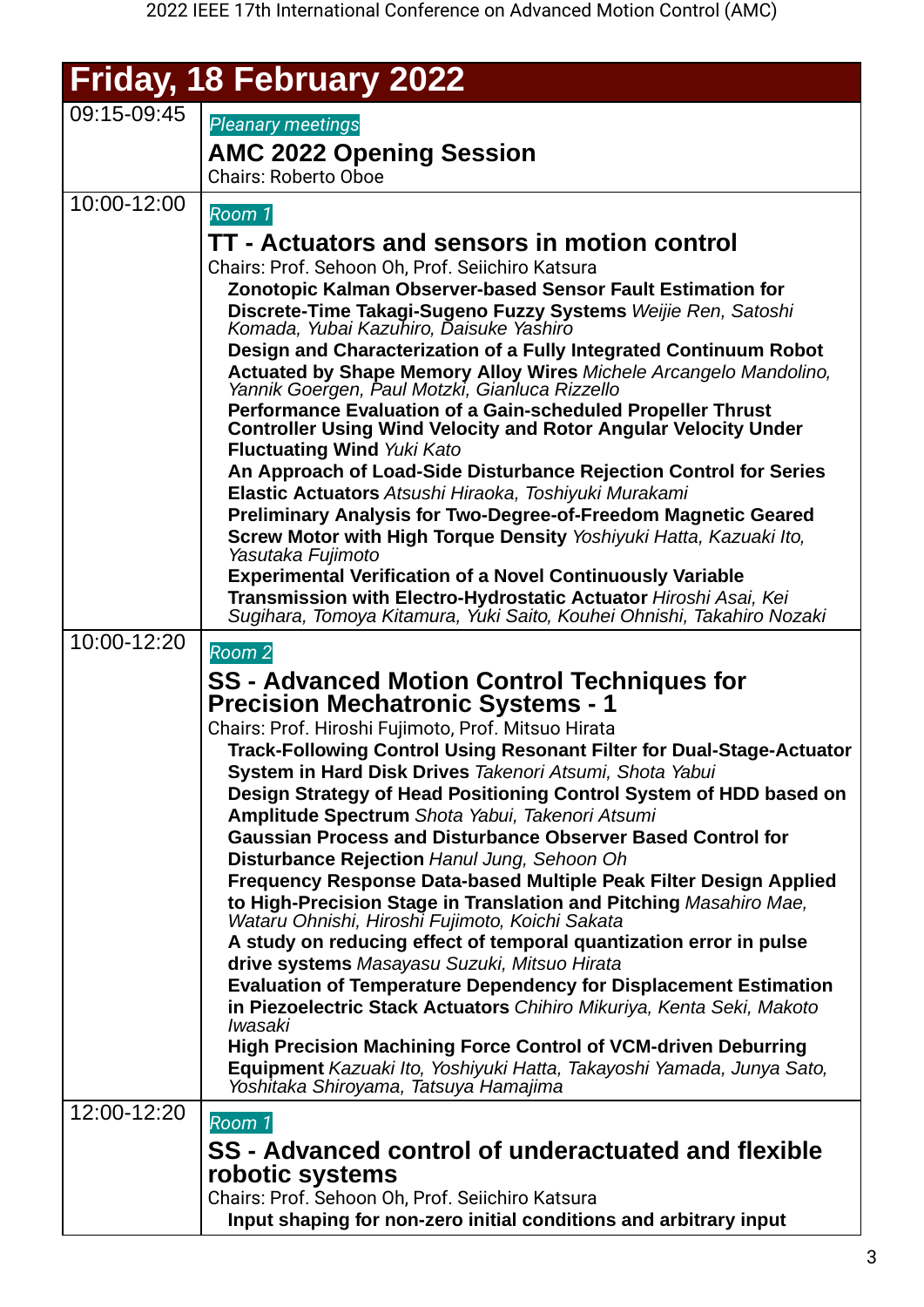|             | <b>Friday, 18 February 2022</b>                                                                                                                                                                                                                                                                                                                                                                                                                                                                                                                                                                                                                                                                                                                                                                                                                                                                                                                                                                                                                                                                                                                                                                                                                                                                                                                                                                                                                                                                                                                                                                                |
|-------------|----------------------------------------------------------------------------------------------------------------------------------------------------------------------------------------------------------------------------------------------------------------------------------------------------------------------------------------------------------------------------------------------------------------------------------------------------------------------------------------------------------------------------------------------------------------------------------------------------------------------------------------------------------------------------------------------------------------------------------------------------------------------------------------------------------------------------------------------------------------------------------------------------------------------------------------------------------------------------------------------------------------------------------------------------------------------------------------------------------------------------------------------------------------------------------------------------------------------------------------------------------------------------------------------------------------------------------------------------------------------------------------------------------------------------------------------------------------------------------------------------------------------------------------------------------------------------------------------------------------|
|             | signals with an application to overhead crane control Arne Wahrburg,<br>Janne Jurvanen, Matias Niemelä, Mikael Holmberg                                                                                                                                                                                                                                                                                                                                                                                                                                                                                                                                                                                                                                                                                                                                                                                                                                                                                                                                                                                                                                                                                                                                                                                                                                                                                                                                                                                                                                                                                        |
| 12:30-13:30 | <b>Pleanary meetings</b><br>Plenary 1 - Presenter: Prof. Xiaobo Tan - Talk title:<br>Modeling and control of hysteresis in smart material<br>actuators with minimal representations<br>Abstract:                                                                                                                                                                                                                                                                                                                                                                                                                                                                                                                                                                                                                                                                                                                                                                                                                                                                                                                                                                                                                                                                                                                                                                                                                                                                                                                                                                                                               |
|             | Hysteresis remains a key nonlinearity in magnetic and smart material<br>actuators that challenges their control performance. High-fidelity modeling<br>and effective compensation of hysteresis, yet with low computational<br>complexity, are of immense interest. In this talk I will share some advances in<br>this direction via several examples. First, I will present the optimal reduction<br>problem for a Prandtl-Ishlinskii (PI) operator, one of the most popular<br>hysteresis models, where an optimal approximation of the original operator<br>with fewer constituent elements (play operators) is obtained via efficient<br>dynamic programming. Second, I will discuss adaptive estimation of play radii,<br>instead of their weights, as an alternative means for accurate modeling of<br>hysteresis with a PI operator of low complexity. Finally, I will report a dynamic<br>inversion approach to hysteresis compensation that requires minimal,<br>qualitative conditions on the hysteresis operator. Throughout the talk I will use<br>experimental results from vanadium dioxide actuators and piezo actuators to<br>illustrate the methods.                                                                                                                                                                                                                                                                                                                                                                                                                                          |
|             | Biography:                                                                                                                                                                                                                                                                                                                                                                                                                                                                                                                                                                                                                                                                                                                                                                                                                                                                                                                                                                                                                                                                                                                                                                                                                                                                                                                                                                                                                                                                                                                                                                                                     |
|             | Dr. Xiaobo Tan is an MSU Foundation Professor and the Richard M. Hong<br>Endowed Chair in Electrical and Computer Engineering at Michigan State<br>University (MSU). He received his Bachelor's and Master's degrees in<br>automatic control from Tsinghua University, Beijing, China, in 1995, 1998,<br>respectively, and his Ph.D. in electrical and computer engineering (ECE) from<br>the University of Maryland in 2002. His research interests include smart<br>materials, control systems, underwater robotics, and soft robotics. He has<br>published over 300 papers and been awarded four US patents in these areas.<br>Dr. Tan is a Fellow of IEEE and ASME. He is a recipient of the NSF CAREER<br>Award (2006), MSU Teacher-Scholar Award (2010), MSU College of<br>Engineering Withrow Distinguished Scholar Award (2018), Distinguished<br>Alumni Award from the ECE Department at University of Maryland (2018), and<br>multiple best paper awards. He is currently a Senior Editor for IEEE/ASME<br>Transactions on Mechatronics (TMECH). He has been active in organizing<br>international conferences, including serving as the General Chair for the 2018<br>ASME Dynamic Systems and Control Conference and for the 2023 American<br>Control Conference. Dr. Tan is keen to integrate his research with educational<br>and outreach activities, and has served as Director of an NSF-funded Research<br>Experiences for Teachers (RET) Site program at MSU from 2009 - 2016 and<br>Curator of a robotic fish exhibit at MSU Museum in 2016-2017.<br><b>Chairs: Prof. Michael Ruderman</b> |
| 13:45-14:15 | Room 1                                                                                                                                                                                                                                                                                                                                                                                                                                                                                                                                                                                                                                                                                                                                                                                                                                                                                                                                                                                                                                                                                                                                                                                                                                                                                                                                                                                                                                                                                                                                                                                                         |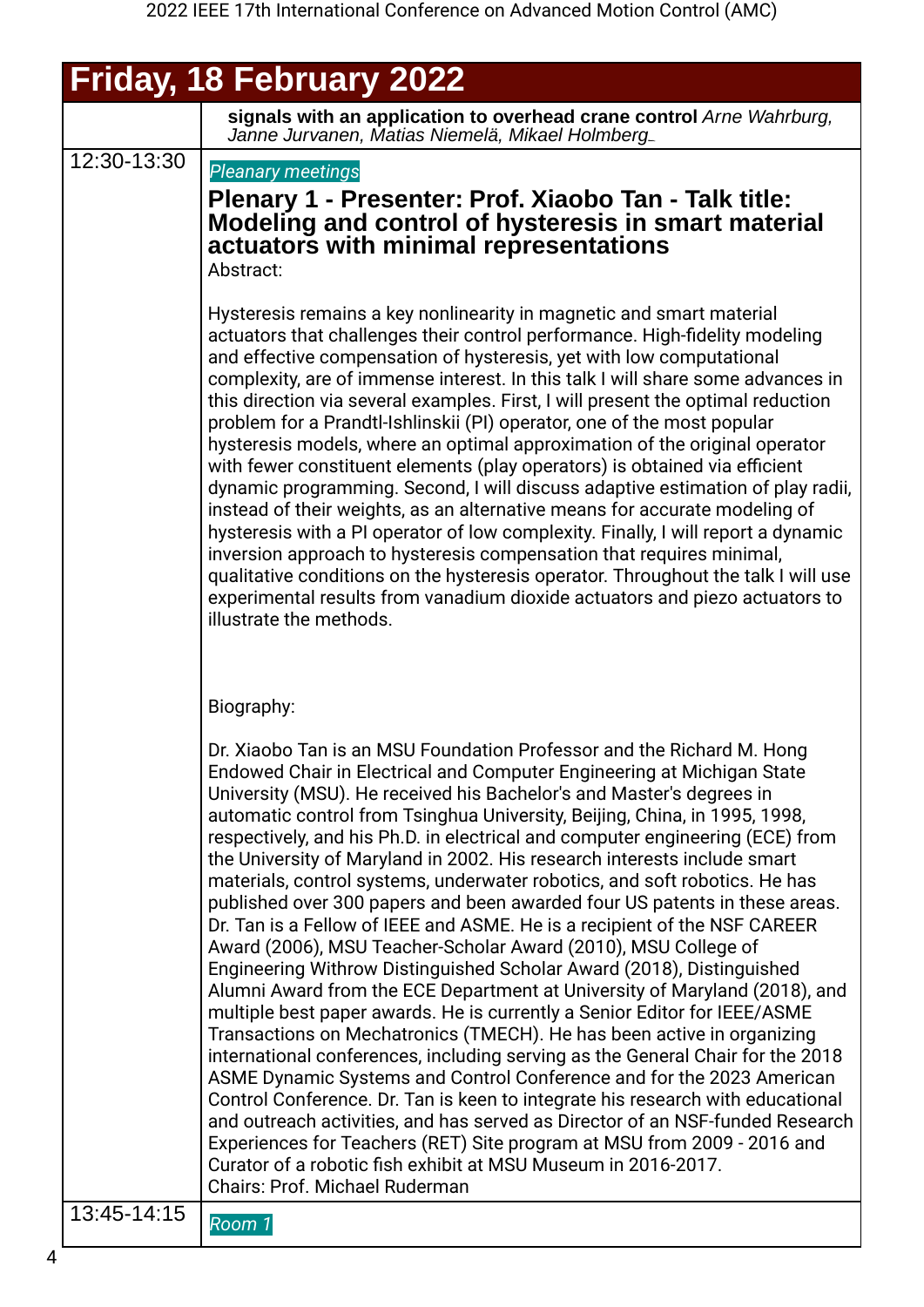|             | <b>Friday, 18 February 2022</b>                                                                                                                 |
|-------------|-------------------------------------------------------------------------------------------------------------------------------------------------|
|             | <b>Virtual Coffee Break</b>                                                                                                                     |
|             | <b>Pleanary meetings</b>                                                                                                                        |
|             | <b>Virtual Coffee Break</b>                                                                                                                     |
|             | Room 2                                                                                                                                          |
|             | <b>Virtual Coffee Break</b>                                                                                                                     |
| 14:30-15:10 | Room 1                                                                                                                                          |
|             | TT - Visual servo systems in motion control                                                                                                     |
|             | Chairs: Prof. Wen-Hua Chen, Prof. Naoki Motoi<br><b>Object Detection in Motion Reproduction System with Segmentation</b>                        |
|             | Algorithm Xiaobai Sun, Takahiro Nozaki, Kouhei Ohnishi, Toshiyuki                                                                               |
|             | Murakami                                                                                                                                        |
|             | <b>Probabilistic Camera-to-Kinematic Model Calibration for Long-Reach</b><br>Robotic Manipulators in Unknown Environments Petri Mäkinen, Pauli  |
| 14:30-15:50 | Mustalahti, Sirpa Launis, Jouni Mattila                                                                                                         |
|             | Room 2                                                                                                                                          |
|             | TT - Advanced motion control in mechatronics and<br>robotics - 1                                                                                |
|             | Chairs: Prof. Marina Indri, Prof. Paolo Boscariol                                                                                               |
|             | Imperfect Dynamic Modeling of Parallel Robots Eases the Crossing of                                                                             |
|             | Type-II Singularities Adrian Peidro, Andres Quijada-Fernandez, David<br>Ubeda, Rafael Puerto, Luis Paya, Oscar Reinoso                          |
|             | A Smooth Reformulation of Collision Avoidance Constraints in                                                                                    |
|             | <b>Trajectory Planning Dries Dirckx</b>                                                                                                         |
|             | Improving the robustness in motion planning of flexible systems<br>through structural modification: a case study Paolo Boscariol, Dario         |
|             | Richiedei, Iacopo Tamellin, Alberto Trevisani                                                                                                   |
|             | <b>Model-Free Detection of Penetration and Automatic Stop Control in</b>                                                                        |
|             | Dental Implant Surgery Based on Differential Value of Torque Yusuke<br>Kido, Hiromasa Kawana, Seiji Asoda, Takahiro Nozaki, Toshiyuki Murakami  |
| 15:10-16:30 | Room 1                                                                                                                                          |
|             | TT - Intelligent and adaptive motion control systems                                                                                            |
|             | Chairs: Prof. Wen-Hua Chen, Prof. Naoki Motoi                                                                                                   |
|             | Path optimization for autonomous sediment scooping                                                                                              |
|             | operations Yutaka Uchimura, Naotoshi Higuchi<br><b>Motion Generation Based on Physical Property Estimation in Motion</b>                        |
|             | Copy System Tomoya Kitamura, Xiaobai Sun, Yuki Saito, Hiroshi Asai,                                                                             |
|             | Takahiro Nozaki, Kouhei Ohnishi                                                                                                                 |
|             | <b>ECOset-ILC: an Iterative Learning Control Approach with Set-</b><br>membership Uncertainty Daniele Ronzani, Joris Gillis, Goele Pipeleers,   |
|             | Jan Swevers                                                                                                                                     |
|             | <b>Optimized Exponential Square Root Unscented Kalman Filter for State</b><br>Estimation of Hydraulic Systems Reza Mohammadi Asl, Jouni Mattila |
| 15:50-16:30 | Room 2                                                                                                                                          |
|             | TT - Micro- and nano-mechatronic systems and                                                                                                    |
|             | control                                                                                                                                         |
|             | Chairs: Prof. Riccardo Antonello, Prof. Kazuaki Ito                                                                                             |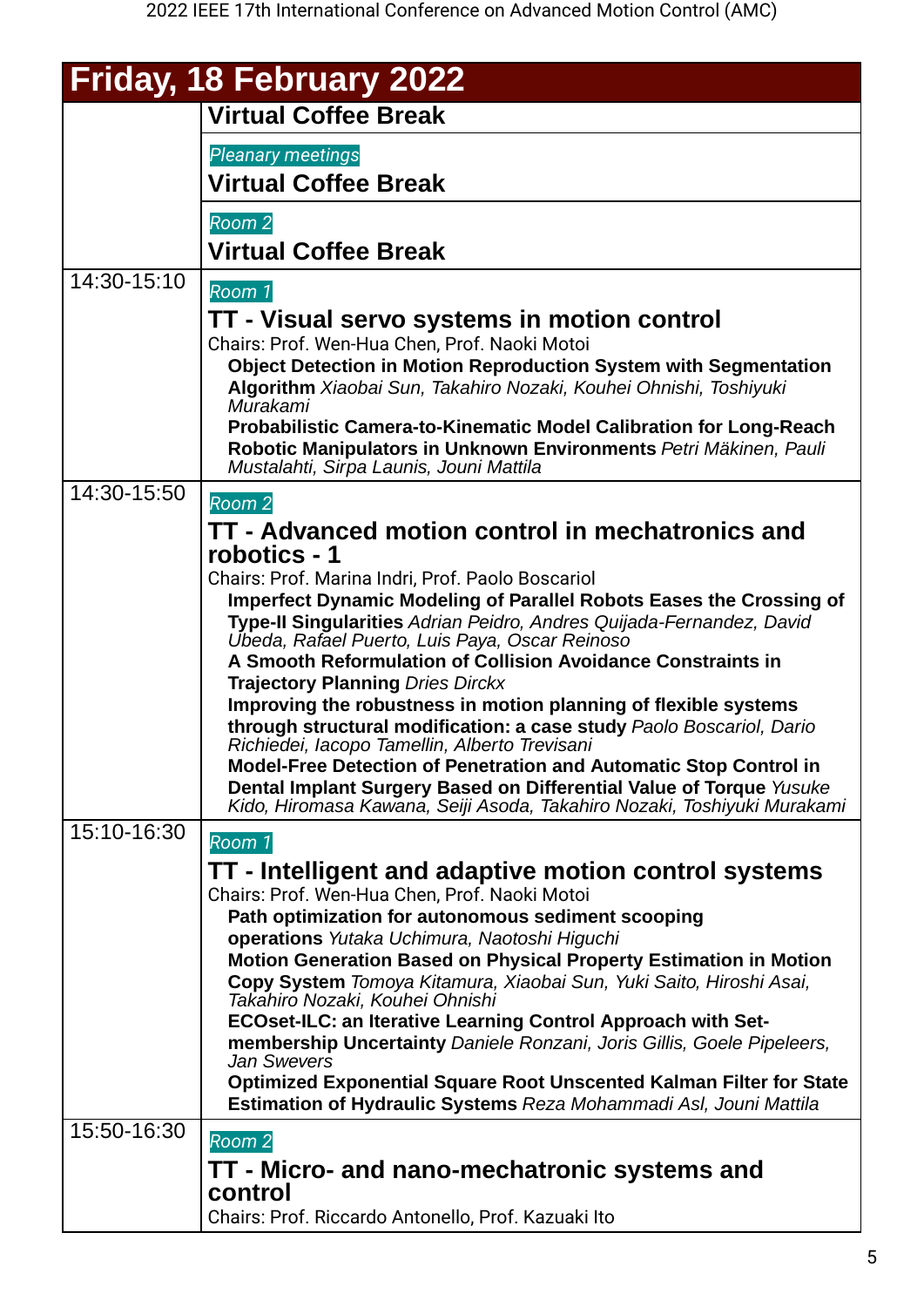|             | Friday, 18 February 2022                                                                                                                                                                                                                                                                                                                                                                                                                                                                                                                                                                                                                                                                                                                                                                                                                                                                      |
|-------------|-----------------------------------------------------------------------------------------------------------------------------------------------------------------------------------------------------------------------------------------------------------------------------------------------------------------------------------------------------------------------------------------------------------------------------------------------------------------------------------------------------------------------------------------------------------------------------------------------------------------------------------------------------------------------------------------------------------------------------------------------------------------------------------------------------------------------------------------------------------------------------------------------|
|             | Modeling of a Clamping-based Piezo Actuator in Triangular<br><b>Configuration Stefan Krebs</b><br>Dynamic Model of a Piezoelectric Walking Drive Andreas Zuercher,<br>Timon Raiser, Sören Hohmann                                                                                                                                                                                                                                                                                                                                                                                                                                                                                                                                                                                                                                                                                             |
|             | <b>Saturday, 19 February 2022</b>                                                                                                                                                                                                                                                                                                                                                                                                                                                                                                                                                                                                                                                                                                                                                                                                                                                             |
| 08:45-09:45 | <b>Pleanary meetings</b><br><b>Meeting 1 - Virtual Breakfast</b><br><b>Chairs: Prof. Francesco Biral</b>                                                                                                                                                                                                                                                                                                                                                                                                                                                                                                                                                                                                                                                                                                                                                                                      |
| 10:00-11:20 | Room 1<br><b>SS</b> - Data Robotics and Internet of Production<br>Chairs: Prof. Daisuke Yashiro, Prof. Yuki Yokokura<br><b>Motion-Copying System with Compensation of Environmental</b><br>Changes for Calligraphy Robot Seiichiro Katsura, Ryotaro Kobayashi<br>Analysis and Comparison of Back-Forward Drivability Control Using<br>Load-side Sensors for Human-Robot Interaction Yusuke Kawai, Juan<br>Padron, Yuki Yokokura, Kiyoshi Ohishi, Toshimasa Miyazaki<br>Modeling of a Linear Variable Structured Elastic Actuator Considering<br>Modal Transition of Electromagnetic Clutch Masaki Takeuchi, Seiichiro<br>Katsura<br><b>Force-based Two-channel Bilateral Control for Position/Velocity</b><br><b>Controlled Robots Yuki Nagatsu, Hideki Hashimoto</b>                                                                                                                         |
|             | Room 2<br>TT - Force control, haptics and HMI<br>Chairs: Prof. Toshiaki Tsuji, Prof. Toshiyuki Murakami<br><b>Performance Evaluation of Force Control and Reaction Force</b><br><b>Estimation in Force Sensorless Hybrid Control for Workspace Based</b><br>Controller Keita Shimamoto, Toshiyuki Murakami<br>Design of Feedforward Controller Using Airframe's Velocity for<br>Contact Force Control of Propeller Driven System Masaya Inukai,<br>Daisuke Yashiro, Kazuhiro Yubai, Satoshi Komada<br>A Decoupling Scheme for Force Control in Cooperative Multi-Robot<br>Manipulation Tasks Francesco Biral, Luca De Pascali, Luca Zaccarian,<br>Sebastian Erhart, Sandra Hirche<br>Performance Improvement of Bilateral Teleoperation with Hydraulic<br><b>Actuator by Friction Compensation Yuki Saito, Hiroshi Asai, Tomoya</b><br>Kitamura, Wataru lida, Takahiro Nozaki, Kouhei Ohnishi |
| 11:20-11:40 | Room 2<br><b>PRESENTATION JOURNAL PAPER</b><br>Paper 1<br>Title: A Reduced-order Multi-sensor-based Force Observer<br>by: Kangwagye Samuel - DGIST, Roberto Oboe - University of Padova, and<br>Sehoon Oh - DGIST<br>Abstract: This paper proposes a reduced-order multi-sensor based force<br>observer (RMFOB) for accurately estimating the force exerted on a load. The<br>RMFOB excels in high frequency noise attenuation and low frequency time-<br>varying measurement offsets compensation by using the combination of                                                                                                                                                                                                                                                                                                                                                                |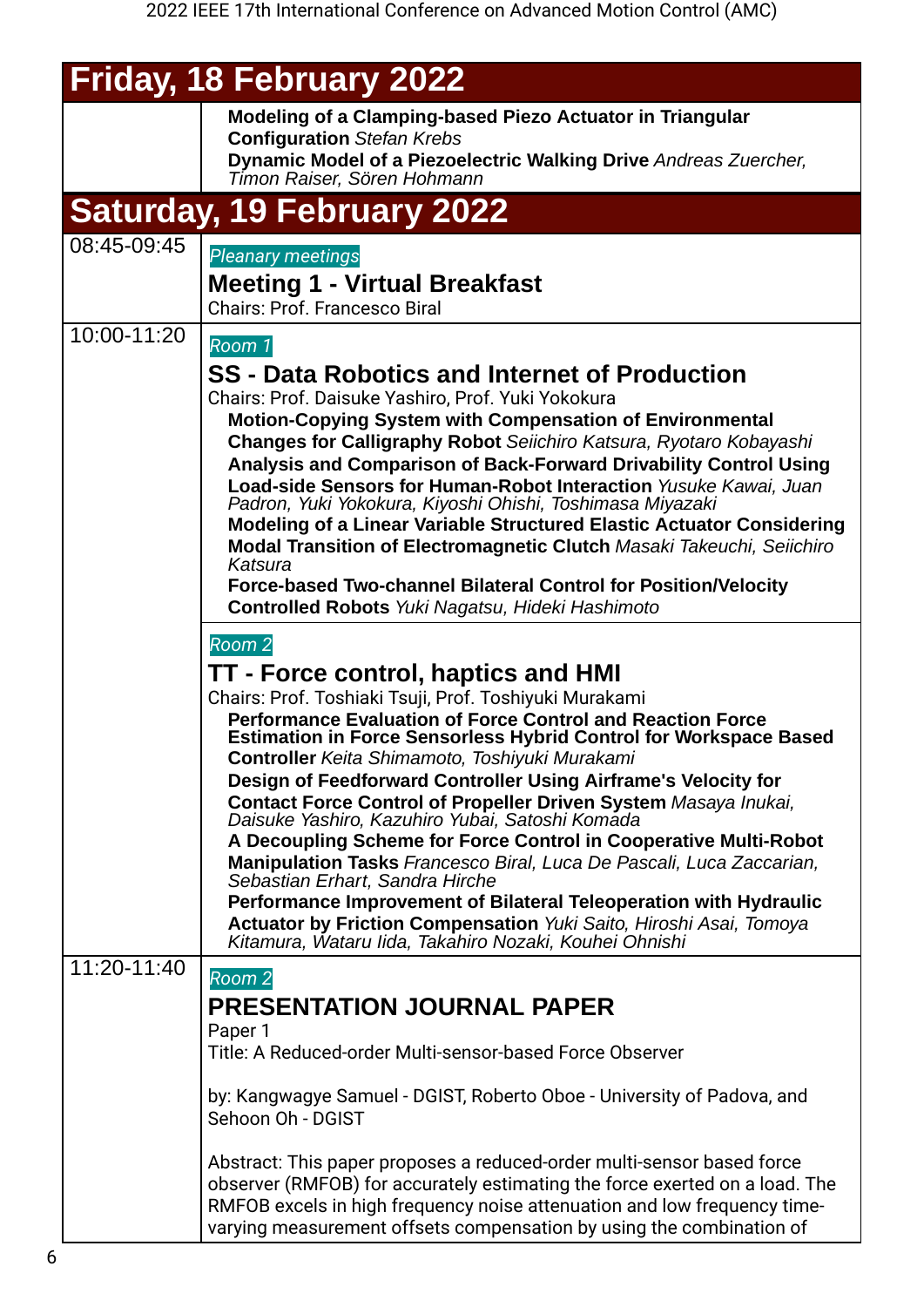## **Saturday, 19 February 2022**

|             | force sensor measurements, motor encoder measurements, and motor input<br>signals, properly fused in a Kalman Filter setting, in which the dynamics of the<br>sensors and the system is taken into account. As part of the observer design,<br>an estimator for the force measurement offsets is also derived, so that they<br>can be visualized and quantified. Moreover, novel tools for analyzing the KF<br>based observer are introduced. Simulations and experiment results show that<br>the observer can produce accurate force estimate, by compensating for the<br>time-varying measurement offsets and attenuating the high frequency noises.<br>Chairs: Prof. Toshiaki Tsuji, Prof. Toshiyuki Murakami                                                                                                                                                                                                                                                                                                                                        |
|-------------|---------------------------------------------------------------------------------------------------------------------------------------------------------------------------------------------------------------------------------------------------------------------------------------------------------------------------------------------------------------------------------------------------------------------------------------------------------------------------------------------------------------------------------------------------------------------------------------------------------------------------------------------------------------------------------------------------------------------------------------------------------------------------------------------------------------------------------------------------------------------------------------------------------------------------------------------------------------------------------------------------------------------------------------------------------|
| 11:20-12:00 | Room 1                                                                                                                                                                                                                                                                                                                                                                                                                                                                                                                                                                                                                                                                                                                                                                                                                                                                                                                                                                                                                                                  |
|             | PRESENTATION JOURNAL PAPER                                                                                                                                                                                                                                                                                                                                                                                                                                                                                                                                                                                                                                                                                                                                                                                                                                                                                                                                                                                                                              |
|             | Paper 1<br>Title: Periodic/Aperiodic Motion Control Using Periodic/Aperiodic Separation<br>Filter                                                                                                                                                                                                                                                                                                                                                                                                                                                                                                                                                                                                                                                                                                                                                                                                                                                                                                                                                       |
|             | by: Hisayoshi Muramatsu, Hiroshima University, and Seiichiro Katsura, Keio<br><b>University</b>                                                                                                                                                                                                                                                                                                                                                                                                                                                                                                                                                                                                                                                                                                                                                                                                                                                                                                                                                         |
|             | Abstract: Motion control is a fundamental technique used in automated<br>mechanical systems. Classically, velocity, force, and impedance are controlled<br>in motion control systems, but simultaneous control is difficult. This article<br>proposes periodic/aperiodic (P/A) motion control based on periodicity and<br>aperiodicity of motion. The P/A motion control separately applies different<br>control methods to P/A motions using P/A velocity and P/A force, which are<br>extracted using a periodic/aperiodic separation filter (PASF) from velocity and<br>force. Accordingly, six types of P/A motion controls are constructed in this<br>article, which correspond to different combinations of the P/A velocity, P/A<br>force, and P/A impedance controls.                                                                                                                                                                                                                                                                            |
|             | Paper 2<br>Title: Hierarchical Abstraction of Compensator for Reaction Torque Observer<br><b>Based on Element Description Method</b>                                                                                                                                                                                                                                                                                                                                                                                                                                                                                                                                                                                                                                                                                                                                                                                                                                                                                                                    |
|             | by Issei Takeuchi, Tokyo Automatic Machinery Works, and<br>Seiichiro Katsura, Keio University                                                                                                                                                                                                                                                                                                                                                                                                                                                                                                                                                                                                                                                                                                                                                                                                                                                                                                                                                           |
|             | Abstract: The expansion of the applicable range of robots and machines<br>requires the ability to cooperate with humans and adapt to external<br>environments. It is necessary to use torque information in order to achieve<br>these capabilities. A reaction torque observer is one of the effective methods<br>to obtain torque information because it does not need a torque sensor and it<br>can deal with torque information in the high-frequency domain. However, it<br>needs a correct compensator to reject disturbances to estimate the precise<br>torque. Generally, the disturbance compensator of the reaction torque<br>observer is derived by manual model selection and manual/automatic<br>parameter fitting. This method not only takes time and effort but also does<br>not always obtain an optimal solution because it depends on a predetermined<br>model. To overcome this issue, an automatic design method of a disturbance<br>compensator is proposed in this article.<br>Chairs: Prof. Daisuke Yashiro, Prof. Yuki Yokokura |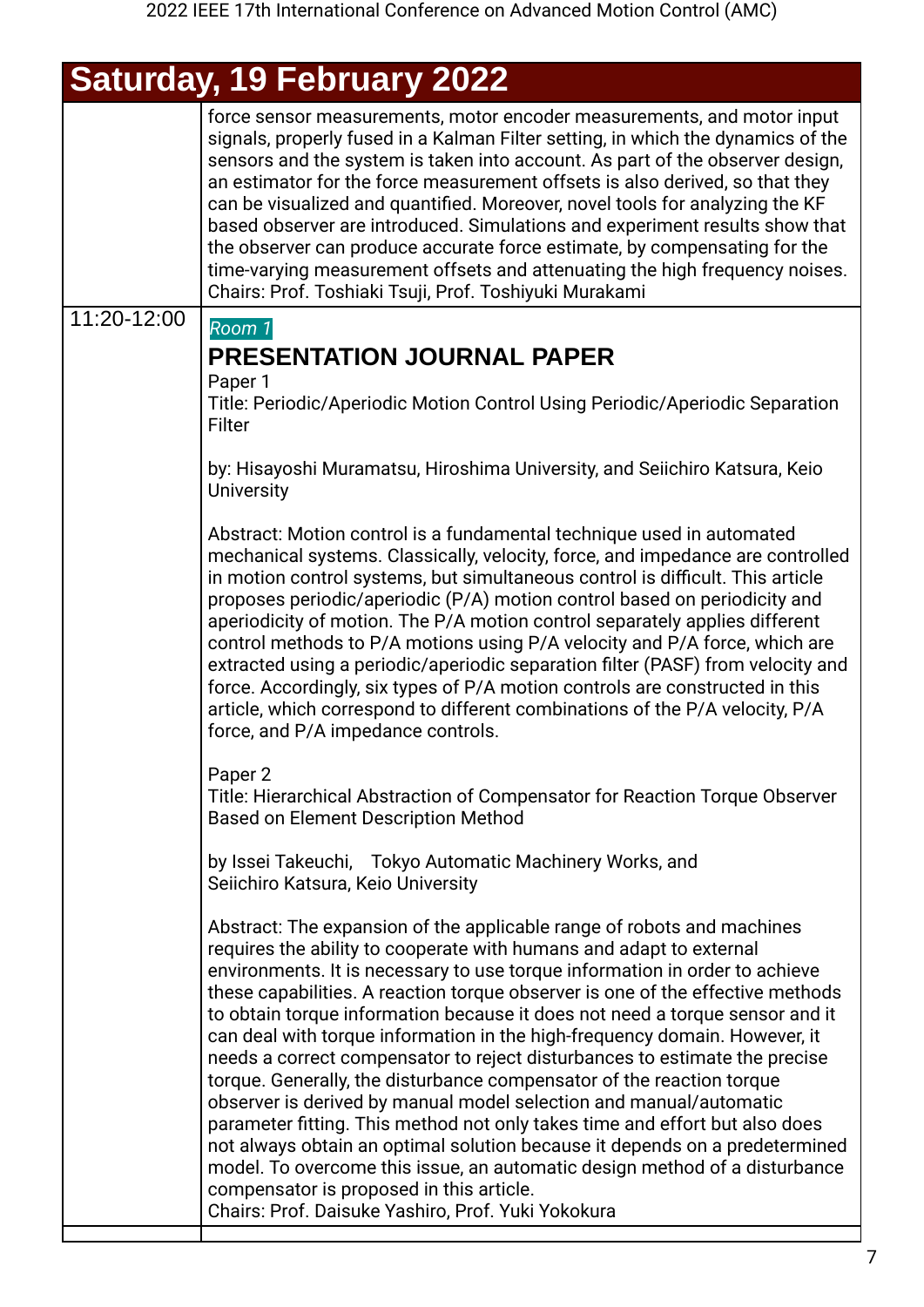| <b>Saturday, 19 February 2022</b> |                                                                                                                                                                                                                                                                                                                                                                                                                                                                                                                                                                                                                                                                                                                                                                                                                                                                                                                                                                                                                                                                                                                                                                                                                                                                                                                                                                                                                                                                                                                                                                                                                                                                                                                                                                                                                          |
|-----------------------------------|--------------------------------------------------------------------------------------------------------------------------------------------------------------------------------------------------------------------------------------------------------------------------------------------------------------------------------------------------------------------------------------------------------------------------------------------------------------------------------------------------------------------------------------------------------------------------------------------------------------------------------------------------------------------------------------------------------------------------------------------------------------------------------------------------------------------------------------------------------------------------------------------------------------------------------------------------------------------------------------------------------------------------------------------------------------------------------------------------------------------------------------------------------------------------------------------------------------------------------------------------------------------------------------------------------------------------------------------------------------------------------------------------------------------------------------------------------------------------------------------------------------------------------------------------------------------------------------------------------------------------------------------------------------------------------------------------------------------------------------------------------------------------------------------------------------------------|
| 11:40-12:20                       | Room <sub>2</sub><br><b>SS - Advanced Motion Control Techniques for</b><br><b>Precision Mechatronic Systems - 2</b><br>Chairs: Prof. Takenori Atsumi, Prof. Shota Yabui<br>Peak Amplitude-Constrained Experiment Design for FRF Identification<br>of MIMO Motion Systems Nic Dirkx, Marcel Bosselaar, Tom Oomen<br>A corner smoothing approach for CNC machines based on \$<br><b>\eta^{3D}\$-splines</b> Andrea Tagliavini, Corrado Guarino Lo Blanco                                                                                                                                                                                                                                                                                                                                                                                                                                                                                                                                                                                                                                                                                                                                                                                                                                                                                                                                                                                                                                                                                                                                                                                                                                                                                                                                                                   |
| 12:30-13:30                       | <b>Pleanary meetings</b><br>Plenary 2 - Presenter: Prof. Luca Zaccarian - Talk title:<br>To stick or to slip: Lyapunov-based reset PID for<br>positioning systems with Coulomb and Stribeck<br>friction<br>Abstract:                                                                                                                                                                                                                                                                                                                                                                                                                                                                                                                                                                                                                                                                                                                                                                                                                                                                                                                                                                                                                                                                                                                                                                                                                                                                                                                                                                                                                                                                                                                                                                                                     |
|                                   | Reset control systems for continuous-time plants were introduced in the<br>1950s by J.C. Clegg, then extended by Horowitz twenty years later and<br>revisited using hybrid Lyapunov theory a few decades ago, to rigorously deal<br>with the continuous-discrete interplay stemming from the reset laws. In this<br>talk, we overview a recent research activity where suitable reset actions<br>induce stability and performance of PID-controlled positioning systems<br>suffering from nonlinear frictional effects.<br>With the Coulomb-only effect, PID feedback produces a nontrivial set of<br>equilibria whose asymptotic (but not exponential) stability can be certified by<br>using a discontinuous Lyapunov-like function. With velocity weakening effects<br>(the so-called Stribeck friction), the set of equilibria becomes unstable with<br>PID feedback and the so-called "hunting phenomenon" (persistent<br>oscillations) is experienced. Resetting laws can be used in both scenarios.<br>With Coulomb friction only, the discontinuous Lyapunov-like function<br>immediately suggests a reset action providing extreme performance<br>improvement, preserving stability and increasing the convergence speed. With<br>Stribeck, a more sophisticated set of logic-based reset rules recovers the<br>global asymptotic stability of the set of equilibria, providing an effective<br>solution to the hunting instability.<br>We will discuss the Lyapunov-based proofs of these hybrid laws, requiring<br>nontrivial derivations, such as building semi-global hybrid simulation models.<br>The theoretical results will be illustrated by experiments carried out on an<br>industrial nano-positioning system, showing the experimental advantages<br>arising from our novel reset PID controllers. |
|                                   | Biography:                                                                                                                                                                                                                                                                                                                                                                                                                                                                                                                                                                                                                                                                                                                                                                                                                                                                                                                                                                                                                                                                                                                                                                                                                                                                                                                                                                                                                                                                                                                                                                                                                                                                                                                                                                                                               |
|                                   | Luca Zaccarian received the Laurea and the Ph.D. degrees from the University<br>of Roma Tor Vergata (Italy) in 1995 and 2000, respectively. He has been                                                                                                                                                                                                                                                                                                                                                                                                                                                                                                                                                                                                                                                                                                                                                                                                                                                                                                                                                                                                                                                                                                                                                                                                                                                                                                                                                                                                                                                                                                                                                                                                                                                                  |

Assistant Professor in control engineering at the University of Roma, Tor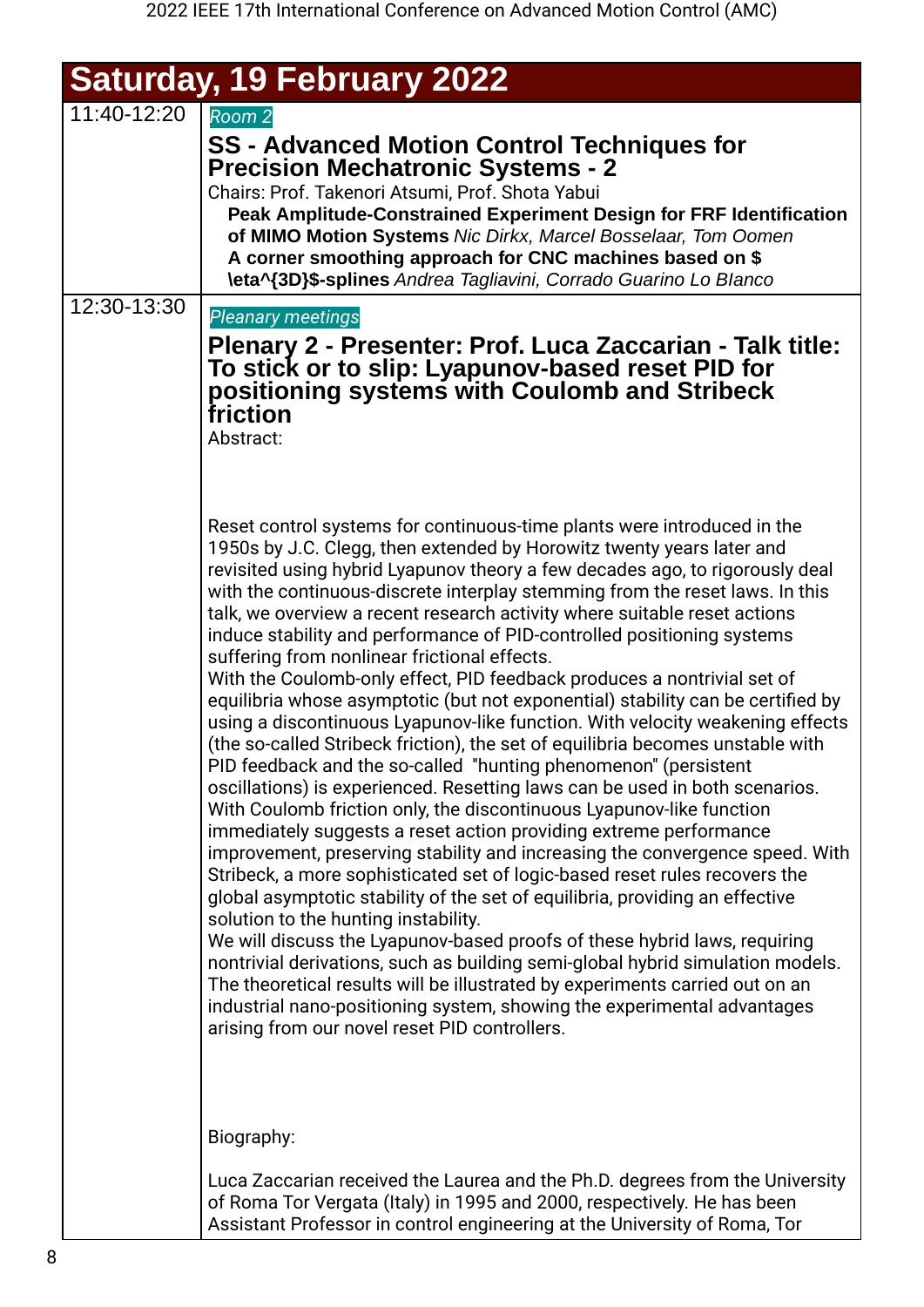## **Saturday, 19 February 2022**

|             | Vergata (Italy), from 2000 to 2006 and then Associate Professor. Since 2011<br>he is Directeur de Recherche at the LAAS-CNRS, Toulouse (France) and since<br>2013 he holds a part-time position at the University of Trento, Italy. Luca<br>Zaccarian's main research interests include analysis and design of nonlinear<br>and hybrid control systems, modeling and control of mechatronic systems. He<br>has served in the organizing committee and TPC of several IEEE and IFAC<br>conferences. He has been a member of the IEEE-CSS Conference Editorial<br>Board and an associate editor for Systems and Control Letters and IEEE<br>Transactions on Automatic Control. He is currently a member of the EUCA-<br>CEB and an associate editor for the IFAC journal Automatica and for the<br>European Journal of Control. He was a nominated member of the Board of<br>Governors of the IEEE-CSS in 2014, and an elected member in 2017-2019. He<br>was Student Activities Chair for the IEEE-CSS in 2015--2017 and is currently<br>Associate Editor of Electronic Publications (Conference Information) for the<br>IEEE-CSS. He was a recipient of the 2001 O. Hugo Schuck Best Paper Award<br>given by the American Automatic Control Council. He is a fellow of the IEEE,<br>class of 2016.<br><b>Chairs: Prof. Francesco Biral</b> |
|-------------|--------------------------------------------------------------------------------------------------------------------------------------------------------------------------------------------------------------------------------------------------------------------------------------------------------------------------------------------------------------------------------------------------------------------------------------------------------------------------------------------------------------------------------------------------------------------------------------------------------------------------------------------------------------------------------------------------------------------------------------------------------------------------------------------------------------------------------------------------------------------------------------------------------------------------------------------------------------------------------------------------------------------------------------------------------------------------------------------------------------------------------------------------------------------------------------------------------------------------------------------------------------------------------------------------------------------------------------------|
| 13:45-14:15 | Room 1<br><b>Virtual Coffee Break</b>                                                                                                                                                                                                                                                                                                                                                                                                                                                                                                                                                                                                                                                                                                                                                                                                                                                                                                                                                                                                                                                                                                                                                                                                                                                                                                      |
|             | <b>Pleanary meetings</b>                                                                                                                                                                                                                                                                                                                                                                                                                                                                                                                                                                                                                                                                                                                                                                                                                                                                                                                                                                                                                                                                                                                                                                                                                                                                                                                   |
|             | <b>Virtual Coffee Break</b>                                                                                                                                                                                                                                                                                                                                                                                                                                                                                                                                                                                                                                                                                                                                                                                                                                                                                                                                                                                                                                                                                                                                                                                                                                                                                                                |
|             | Room 2<br><b>Virtual Coffee Break</b>                                                                                                                                                                                                                                                                                                                                                                                                                                                                                                                                                                                                                                                                                                                                                                                                                                                                                                                                                                                                                                                                                                                                                                                                                                                                                                      |
| 14:30-16:50 | Room 1<br>TT - Advanced motion control in mechatronics and<br>robotics - 2                                                                                                                                                                                                                                                                                                                                                                                                                                                                                                                                                                                                                                                                                                                                                                                                                                                                                                                                                                                                                                                                                                                                                                                                                                                                 |
|             | Chairs: Prof. Jan Swevers, Prof. Arne Wahrburg<br>Localization of pallets on shelves in a warehouse using a wide-angle<br>camera NOBUYUKI KITA                                                                                                                                                                                                                                                                                                                                                                                                                                                                                                                                                                                                                                                                                                                                                                                                                                                                                                                                                                                                                                                                                                                                                                                             |
|             | <b>Negative Quadrant Glitch Suppression of Ball-screw-driven Stage by</b><br>Initial Value Compensation with Additional Input Takumi Hayashi,<br>Hiroshi Fujimoto, Yoshihiro Isaoka, Yuki Terada                                                                                                                                                                                                                                                                                                                                                                                                                                                                                                                                                                                                                                                                                                                                                                                                                                                                                                                                                                                                                                                                                                                                           |
|             | Speed-Up of Nonlinear Model Predictive Control for Robot<br>Manipulators Using Task and Data Parallelism Alejandro Astudillo<br>Vigoya, Joris Gillis, Goele Pipeleers, Wilm Decré, Jan Swevers                                                                                                                                                                                                                                                                                                                                                                                                                                                                                                                                                                                                                                                                                                                                                                                                                                                                                                                                                                                                                                                                                                                                             |
|             | Shooting methods for identification of nonlinear state-space grey-box<br>models András Retzler, Jan Swevers, Joris Gillis, Zsolt Kollár                                                                                                                                                                                                                                                                                                                                                                                                                                                                                                                                                                                                                                                                                                                                                                                                                                                                                                                                                                                                                                                                                                                                                                                                    |
|             | <b>Motion Control for Aerial and Ground Vehicle Autonomous</b><br>Platooning Emanuele Venzano, Hugo Pousseur, Alessandro Correa<br>Victorino, Pedro Castillo Garcia                                                                                                                                                                                                                                                                                                                                                                                                                                                                                                                                                                                                                                                                                                                                                                                                                                                                                                                                                                                                                                                                                                                                                                        |
|             | Motion Control Auto-Tuning in Elevator Janne Salomaki<br>Improvement and Analysis of Position and Speed Estimator in Low                                                                                                                                                                                                                                                                                                                                                                                                                                                                                                                                                                                                                                                                                                                                                                                                                                                                                                                                                                                                                                                                                                                                                                                                                   |
|             | Speed Range for IPMSM Based on Disturbance Observer Ryosuke<br>Nakatsuka, Takahiro Nozaki                                                                                                                                                                                                                                                                                                                                                                                                                                                                                                                                                                                                                                                                                                                                                                                                                                                                                                                                                                                                                                                                                                                                                                                                                                                  |
|             | Room 2<br><b>SS - Advanced Motion Control Techniques for</b>                                                                                                                                                                                                                                                                                                                                                                                                                                                                                                                                                                                                                                                                                                                                                                                                                                                                                                                                                                                                                                                                                                                                                                                                                                                                               |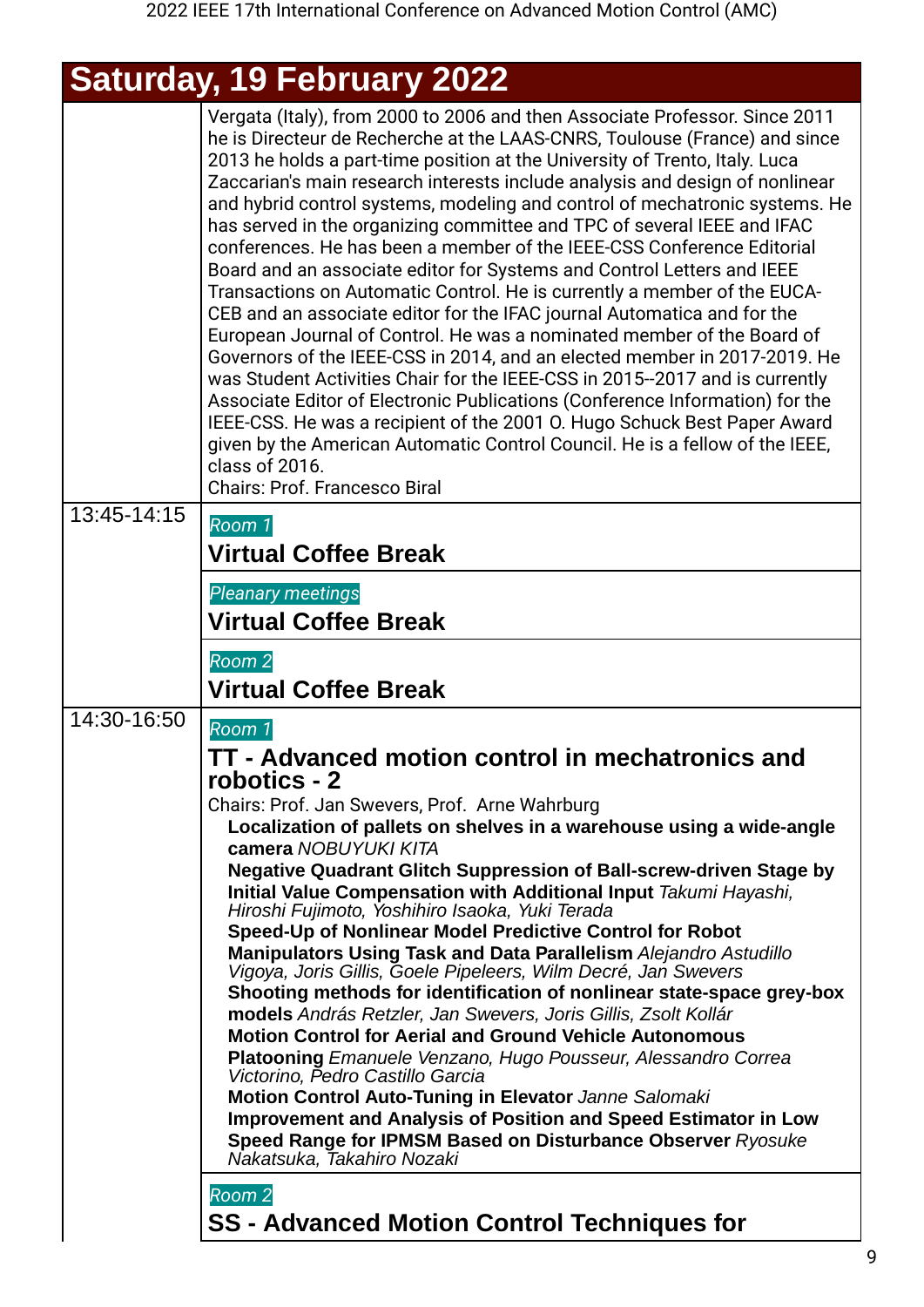| Saturday, 19 February 2022 |
|----------------------------|
|----------------------------|

| <b>Precision Mechatronic Systems - 3</b>                                                              |
|-------------------------------------------------------------------------------------------------------|
| Chairs: Prof. Michael Ruderman, Dr. Max van Haren                                                     |
| <b>Gaussian Process Position-Dependent Feedforward: With Application</b>                              |
| to a Wire Bonder Max van Haren, Tom Oomen, Maurice Poot, Jim<br>Portegies, Dragan Kosti rRobin van Es |
| A Gaussian Process Approach to Multiple Internal Models in                                            |
| Repetitive Control Noud Mooren, Tom Oomen, Gert Witvoet                                               |
| <b>Control of an Overactuated Nanopositioning System with Hysteresis</b>                              |
| by Means of Control Allocation Renzo Seminario, Christian Schmitt,<br>Christoph Weise, Johann Reger_  |
| Analysis of Power Amplifier Contribution to the Precision of Motion                                   |
| Systems Marziyeh Hajiheidari, Duo Xu, Jeroen van Duivenbode, Bas<br>Vermulst, Mircea Lazar            |
| Generalization of ILC for fixed order reference trajectories using                                    |
| interpolation Max Bolderman, Mircea Lazar, Gerben Erens, Hans Butler-                                 |
| Systematic feedback control design for scattered light noise                                          |
| mitigation in Virgo's MultiSAS Mathyn van Dael, Tom Oomen, Gert<br>Witvoet, Bas Swinkels              |
| <b>Robust Continuous Finite-Time Tracking Control with Finite-Time</b>                                |
| Observer for a Stewart Platform Nithin Xavier, Bijnan Bandyopadhyay,<br>Johann Reger, Lars Watermann  |
| Cunday ON Eahruary 2022                                                                               |

### **Sunday, 20 February 2022**

| 08:45-09:45 | <b>Pleanary meetings</b>                                                                                                                                                                                                                                                                                                                                                                                                                                                                                                                                                                                                                                                                    |
|-------------|---------------------------------------------------------------------------------------------------------------------------------------------------------------------------------------------------------------------------------------------------------------------------------------------------------------------------------------------------------------------------------------------------------------------------------------------------------------------------------------------------------------------------------------------------------------------------------------------------------------------------------------------------------------------------------------------|
|             |                                                                                                                                                                                                                                                                                                                                                                                                                                                                                                                                                                                                                                                                                             |
|             | <b>Meeting 2 - Virtual Breakfast</b>                                                                                                                                                                                                                                                                                                                                                                                                                                                                                                                                                                                                                                                        |
| 10:00-10:40 | Room 2                                                                                                                                                                                                                                                                                                                                                                                                                                                                                                                                                                                                                                                                                      |
|             | TT - Automotive and vehicular motion systems<br>Chairs: Prof. Francesco Biral, Prof. Wataru Ohnishi<br>Simplified Wheel Slip Modeling and Estimation for Omnidirectional<br>Vehicles Bastiaan Vandewal, Joris Gillis, Goele Pipeleers, Jan Swevers.<br>An Optimal Torque Distribution Strategy Using Efficiency Maps of<br>Front and Rear Drivetrain for Electric Vehicles Kiho Jeon, Jung Hyun<br>Choi, Sehoon Oh.                                                                                                                                                                                                                                                                         |
| 10:00-12:20 | Room 1<br><b>SS</b> - Intelligent Sensing Applications for Human<br><b>Assistive Systems</b><br>Chairs: Prof. Sota Shimizu, Prof. Hiroshi Igarashi<br>Haptic Feedback Rover Navigation Based on Positional Gain Adjusting<br>Bilateral Control Sota Shimizu, Rikuta Mazaki, Tomonori Yamazaki,<br>Hokuto Kurihara, Naoki Motoi, Roberto Oboe, Nobuyuki Hasebe, Tomoyuki<br>Miyashita_<br>Sliding Mode Control with Disturbance Estimation for Underwater<br>Robot Naoki Motoi, Daigo Hirayama, Fumito Yoshimura, Adham Sabra,<br>Wai-keung Fung<br><b>Evaluation of Torque-Sensorless Control for a Knee Exoskeleton</b><br>Using Back-Drivable Actuators Kenichiro Mori, Yasutaka Fujimoto |
|             | Estimation of Jacobian Matrix without accelerometer on Omni-<br>directional Mobile Walker Kentaro Ominato, Toshiyuki Murakami<br><b>Evaluating the Equivalence between Nonlinear Friction and Backlash</b><br>in Two-Inertia Systems Juan Padron, Yuki Yokokura, Kiyoshi Ohishi,                                                                                                                                                                                                                                                                                                                                                                                                            |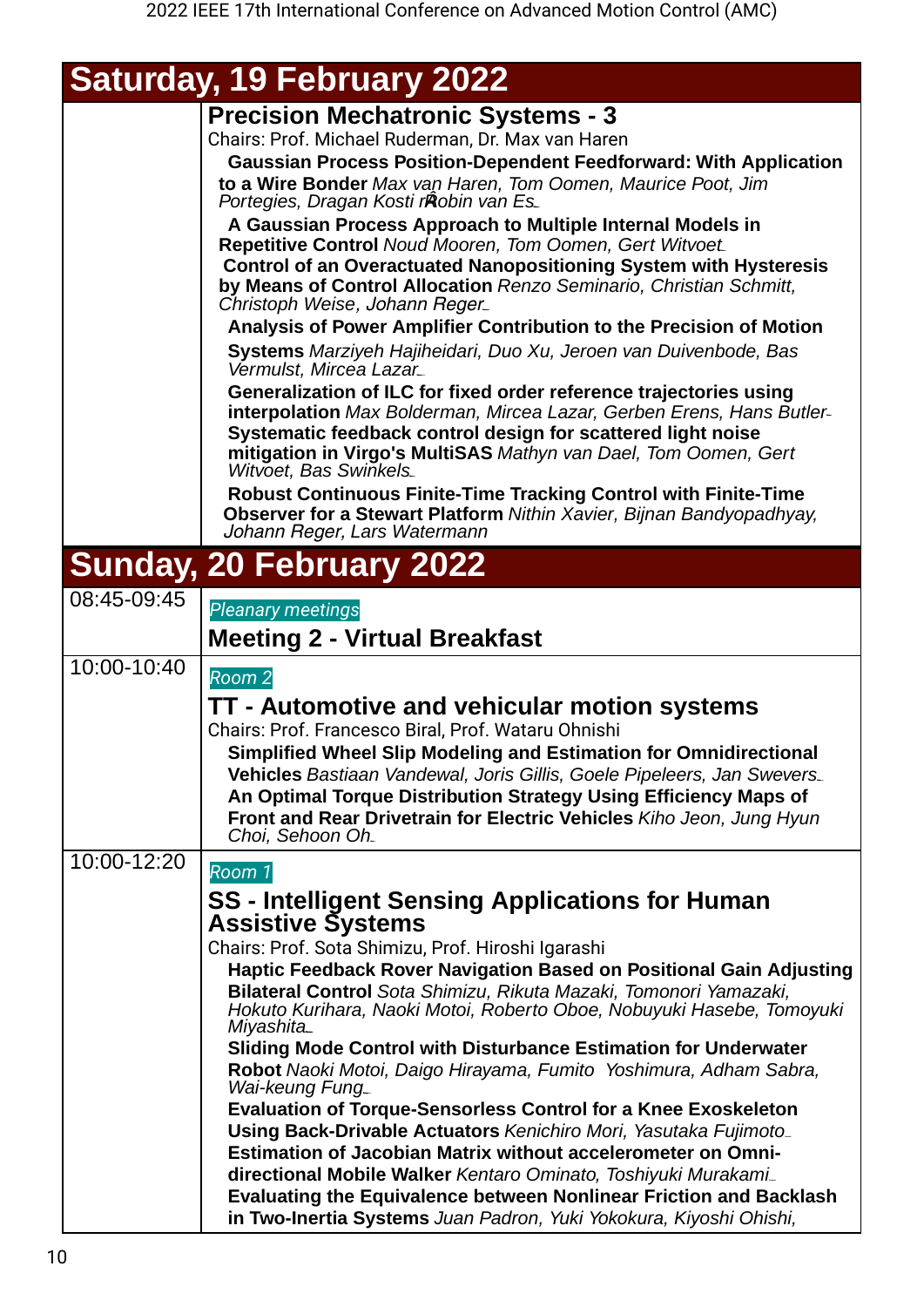| Sunday, 20 February 2022 |  |
|--------------------------|--|

|             | Toshimasa Miyazaki, Yusuke Kawai                                                                                                                                           |
|-------------|----------------------------------------------------------------------------------------------------------------------------------------------------------------------------|
|             | Analysis of the Relationship Between Calcium Ion Concentration Ratio<br>and Behavior in Neural Activity of the Brain Ryota Sunami, Yasue                                   |
|             | Mitsukura<br><b>Automatic Deceleration Detection System from Fetal Heart Rate</b><br>obtained by CTG Hiroko Yamamoto, Yasue Mitsukura                                      |
| 10:40-12:20 | Room 2                                                                                                                                                                     |
|             | SS - Robot Environment Interaction - 1                                                                                                                                     |
|             | Chairs: Prof. Emre Sariyildiz, Prof. Takahiro Nozaki                                                                                                                       |
|             | A Unified Robust Motion Controller Synthesis for Compliant Robots                                                                                                          |
|             | Driven by Series Elastic Actuators Emre Sariyildi                                                                                                                          |
|             | Design Constraints of Disturbance Observer-based Motion Control<br>Systems are Stricter in the Discrete-Time Domain Emre Sariyildi                                         |
|             | Velocity and Attitude Control of Quadcopter with Suspended-payload<br>using Disturbance Observer with Payload Inclination<br>Suppression Taketo Sugaya, Toshiyuki Murakami |
|             | Force Control at Arbitrary Position of Manipulator Based on Estimated                                                                                                      |
|             | <b>Contact State by Force/Torque Sensor Installed at Base Frame Hinako</b>                                                                                                 |
|             | Handa, Takahiro Nozaki<br><b>Recognition of Environmental Impedance Configuration by Neural</b>                                                                            |
|             | Network Using Time-Series Contact State Response Kazuki Yane,<br>Takahiro Nozaki                                                                                           |
| 12:30-13:30 | <b>Pleanary meetings</b>                                                                                                                                                   |
|             | Plenary 3 - Presenter: Prof. Makoto Iwasaki - Talk title:                                                                                                                  |
|             | <b>Practical Motion Control Approaches for Industrial</b>                                                                                                                  |
|             | <b>Positioning Devices with Strain Wave Gearing</b>                                                                                                                        |
|             | Abstract:                                                                                                                                                                  |
|             | The keynote speech presents practical motion controller design approaches                                                                                                  |
|             | for precision positioning devices including strain wave gearing, e.g. industrial                                                                                           |
|             | multi-axis robots, precision rotation stages, etc. Since HarmonicDrive® gears<br>(HDGs), a typical strain wave gearing, inherently possess nonlinear properties            |
|             | known as Angular Transmission Errors (ATEs) due to structural errors and                                                                                                   |
|             | flexibility in the mechanisms, the ideal positioning accuracy corresponding to                                                                                             |
|             | the apparent resolution cannot be essentially attained at the output of gearing<br>in the devices. In addition, mechanisms with HDGs generally excite resonant             |
|             | vibrations due to the periodical disturbance by ATEs, especially in the                                                                                                    |
|             | condition that the frequency of synchronous components of ATE corresponds                                                                                                  |
|             | to the critical mechanical resonant frequency. The speech, therefore, focuses<br>on the motion controller design techniques to improve the performance                     |
|             | deteriorations in positioning accuracy and vibration suppression. In the                                                                                                   |
|             | compensator design, under the assumption that the accurate mathematical                                                                                                    |
|             | models for ATE can be obtained, model-based feedforward as well as robust<br>feedback control approaches have been introduced to improve the positioning                   |
|             | performance, considering together with sensor allocations in the                                                                                                           |
|             | mechanisms. The proposed approaches have been applied to precision                                                                                                         |
|             | motion control of actual devices as servo actuators, and verified through<br>numerical simulations and experiments.                                                        |
|             |                                                                                                                                                                            |
|             |                                                                                                                                                                            |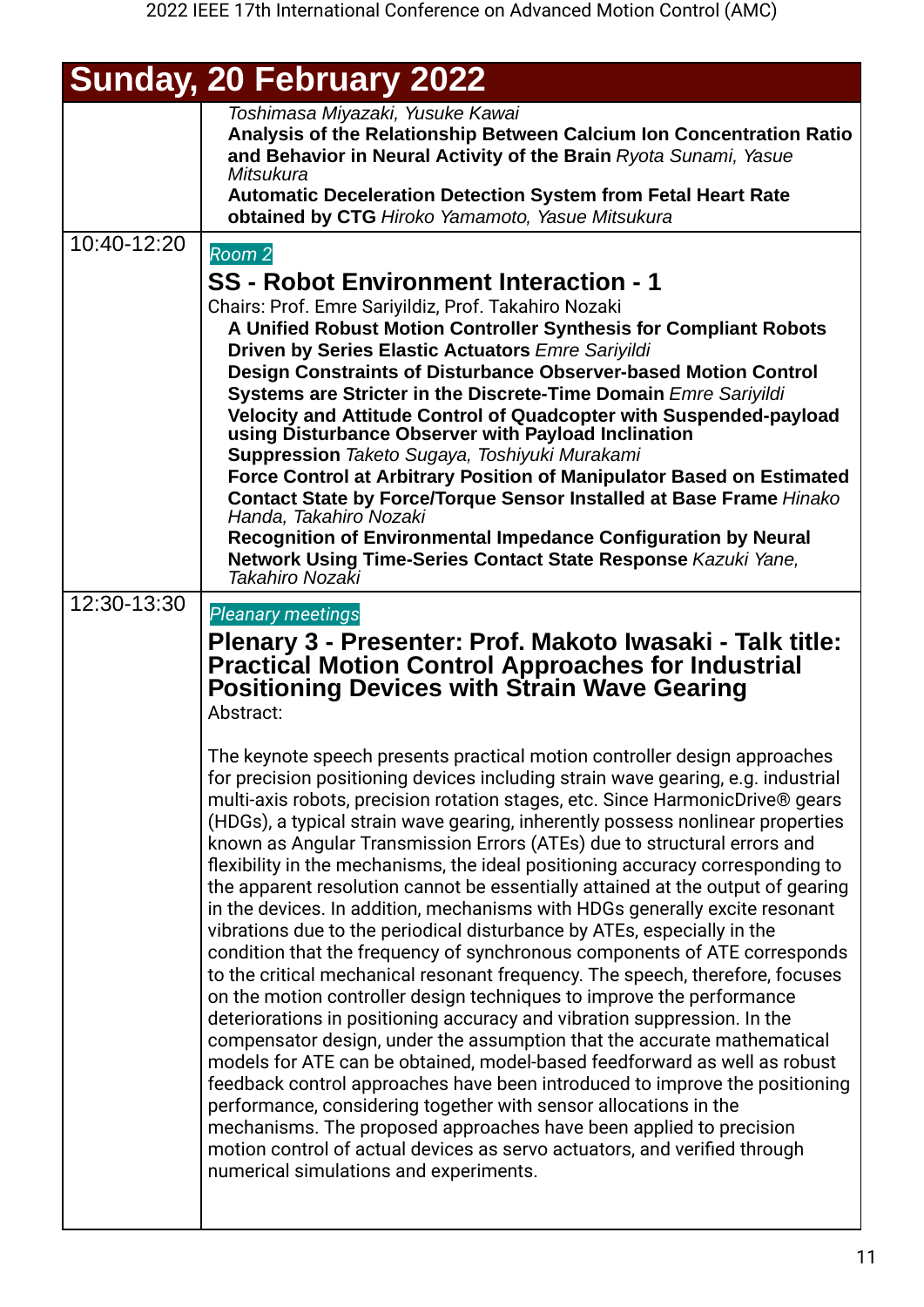## **Sunday, 20 February 2022**

Biography:

|             | Makoto Iwasaki received Dr. Eng. degrees in electrical and computer<br>engineering from Nagoya Institute of Technology, Nagoya, Japan, in 1991.<br>Since 1991, he has been with the Department of Computer Science and<br>Engineering, Nagoya Institute of Technology, where he is currently a Professor.                                                                                                                                                                   |
|-------------|-----------------------------------------------------------------------------------------------------------------------------------------------------------------------------------------------------------------------------------------------------------------------------------------------------------------------------------------------------------------------------------------------------------------------------------------------------------------------------|
|             | As professional contributions of the IEEE/IES, he has been an AdCom member<br>in term of 2010 to 2019, a Technical Editor for IEEE/ASME TMech from 2010<br>to 2014, an Associate Editor for IEEE TIE since 2014, a Co-Editors-in-Chief for<br>IEEE TIE since 2016, a Vice President for Planning and Development in term of<br>2018 to 2021, respectively. He is IEEE fellow class 2015 for "contributions to<br>fast and precise positioning in motion controller design". |
|             | He has received academic and technological awards, such as the Best Paper<br>Award of Trans of IEE Japan in 2013, the Technical Development Award of IEE<br>Japan in 2017, the Technology Award of the Japan Society for Precision<br>Engineering in 2018, and the Commendation for Science and Technology by<br>the Japanese Minister of Education in 2019, respectively.                                                                                                  |
|             | His current research interests are the applications of control theories to linear/<br>nonlinear modeling and precision positioning, through various collaborative<br>research activities with industries.<br>Chairs: Prof. Seiichiro Katsura                                                                                                                                                                                                                                |
| 13:45-14:15 | <b>Pleanary meetings</b><br><b>ICM 2023 Announcement</b>                                                                                                                                                                                                                                                                                                                                                                                                                    |
| 14:30-14:50 | Room 1<br><b>SS - Intelligent Sensing Applications for Human</b>                                                                                                                                                                                                                                                                                                                                                                                                            |
|             | <b>Assistive Systems</b><br>Chairs: Prof. Sota Shimizu, Prof. Hiroshi Igarashi<br>Development of Capacitive Coupled Electrocardiograph in the State of<br>Wearing Clothes Naoki Ishiyama, Ryoto Fujita, Yuki Nagatsu, Hideki<br>Hashimoto                                                                                                                                                                                                                                   |
| 14:30-16:10 | Room 2                                                                                                                                                                                                                                                                                                                                                                                                                                                                      |
|             | SS - Robot Environment Interaction - 2                                                                                                                                                                                                                                                                                                                                                                                                                                      |
|             | Chairs: Prof. Giulia Michieletto, Prof. Takahiro Nozaki                                                                                                                                                                                                                                                                                                                                                                                                                     |
|             | <b>Centroidal Momentum Observer: Towards Whole-Body Robust Control</b>                                                                                                                                                                                                                                                                                                                                                                                                      |
|             | of Legged Robots Subject to Uncertainties Dilay Yesildag Oral, Duygun<br>Erol Barkana, Barkan Ugurlu                                                                                                                                                                                                                                                                                                                                                                        |
|             | <b>Estimating Environment Parameters for Teleoperation System with</b>                                                                                                                                                                                                                                                                                                                                                                                                      |
|             | Time Delay Eray Baran, Fatimah Jabbar Majeed, Hafiz Huzaifa Azeem<br>A New Artificial Potential Field Based Global Path Planning Algorithm                                                                                                                                                                                                                                                                                                                                  |
|             | for Mobile Robot Navigation Eray Baran, Hamzah Al Jabari, Abdulrahman<br>Alobahji                                                                                                                                                                                                                                                                                                                                                                                           |
|             | Operability Improvement of Human-Robot Collaboration by Human-                                                                                                                                                                                                                                                                                                                                                                                                              |
|             | <b>Adaptive Impedance Control Based on Human Arm Stiffness</b><br><b>Estimation</b> Miho Shimizu, Misaki Hanafusa, Jun Ishikawa                                                                                                                                                                                                                                                                                                                                             |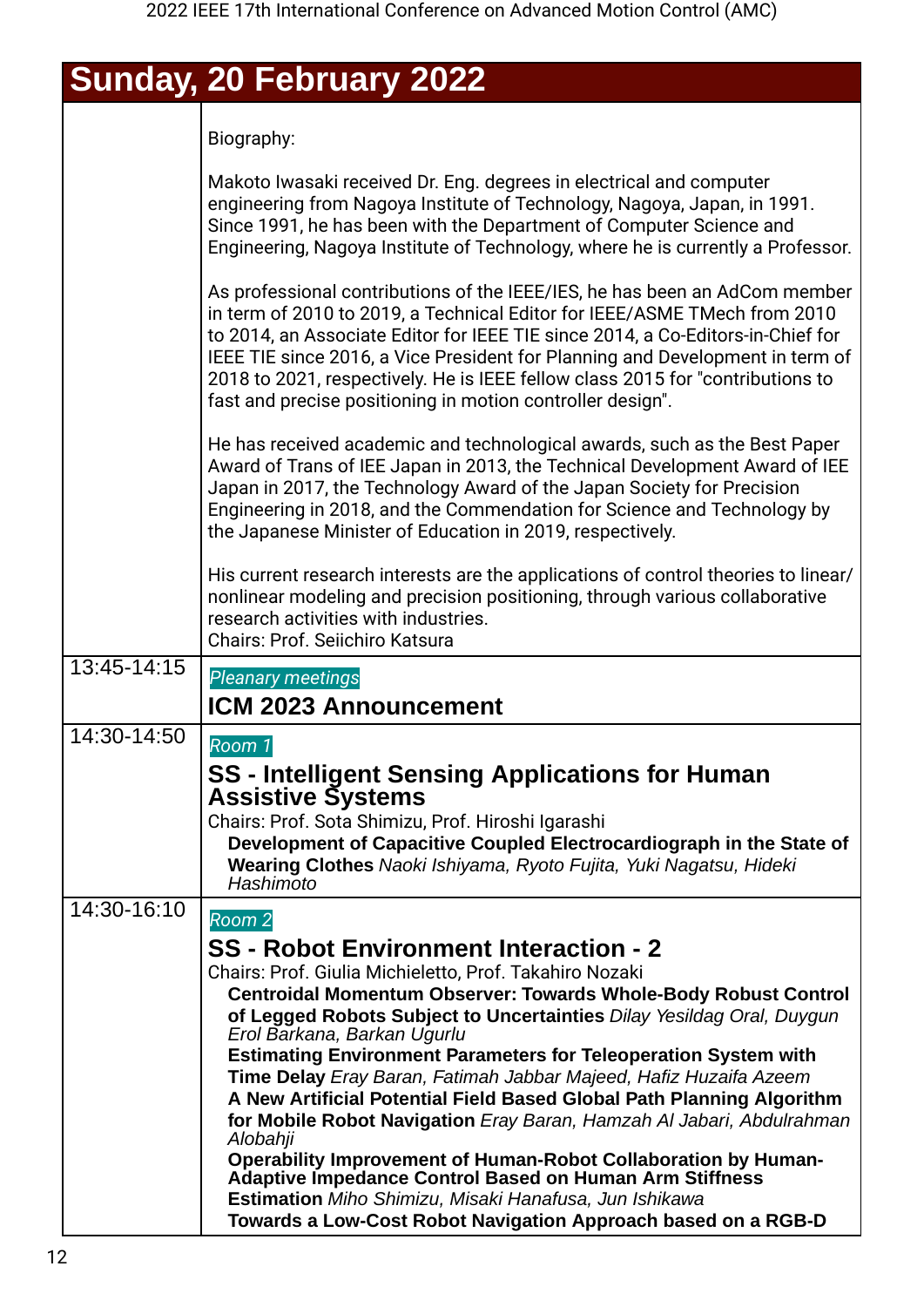|             | <b>Sunday, 20 February 2022</b>                                                                                                                   |
|-------------|---------------------------------------------------------------------------------------------------------------------------------------------------|
|             | Sensor Network Giulia Michieletto, Stefano Michieletto, Massimiliano<br>Bertoni                                                                   |
| 14:50-16:30 | Room 1                                                                                                                                            |
|             | TT - Advanced motion control in mechatronics and<br>robotics - 3                                                                                  |
|             | Chairs: Prof. Angelo Cenedese, Prof. Mikael Norrlof                                                                                               |
|             | Modeling and Identification of Hysteresis in Robot Joints with<br>Cycloidal Drives Patrick Mesmer, Patrick Nagel, Armin Lechler, Alexander        |
|             | Verl                                                                                                                                              |
|             | A feedback control scheme for improving path accuracy of industrial<br>manipulators based on gearbox output sensing Silke Klose, Arne<br>Wahrburg |
|             | Two-degree-of-freedom Robust Feedback Control of a Sliding Gate                                                                                   |
|             | <b>Automation</b> Daniel Cunico, Luca Zaccarian, Angelo Cenedese, Mauro<br><b>Borgo</b>                                                           |
|             | <b>Multi-stage Optimal Control Problem Formulation for Drone Racing</b>                                                                           |
|             | Through Gates and Tunnels Mathias Bos, Wilm Decré, Jan Swevers,<br>Goele Pipeleers                                                                |
|             | Development of a flexible link setup for an advanced linear control                                                                               |
|             | theory course Laurens Jacobs, Wilm Decré, Jan Swevers, Goele Pipeleers                                                                            |
| 16:30-17:00 | <b>Pleanary meetings</b>                                                                                                                          |
|             | <b>AMC 2022 Closing Ceremony</b>                                                                                                                  |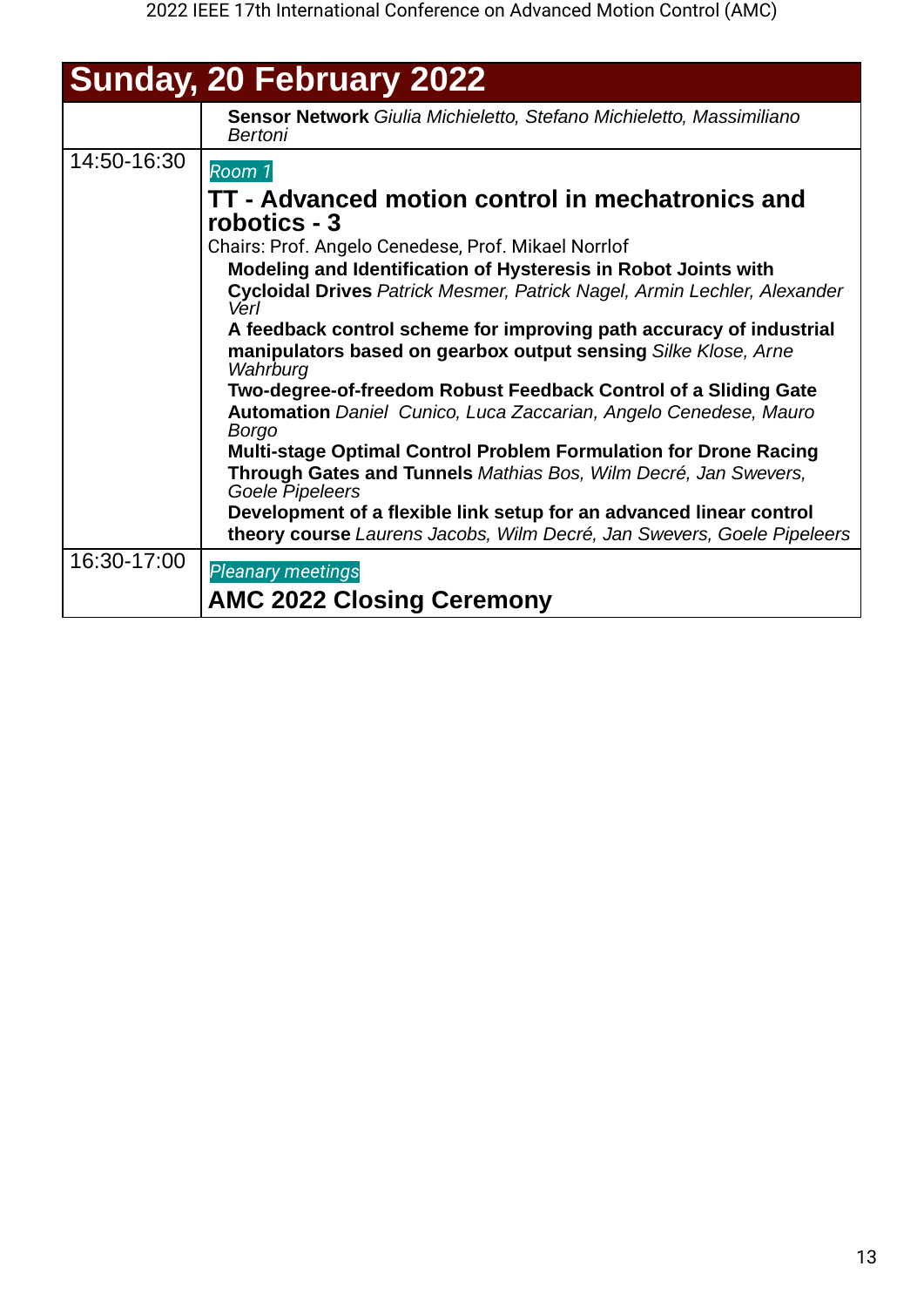| Yoshimura, Fumito               | . | 10       | Hasebe, Nobuyuki        | . | 10    |
|---------------------------------|---|----------|-------------------------|---|-------|
| Al Jabari, Hamzah               | . | 12       | Hashimoto, Hideki       | . | 6, 12 |
| Alobahji,                       | . | 12       | Hatta, Yoshiyuki        | . | 3     |
| Abdulrahman                     |   |          | Higuchi, Naotoshi       | . | 5     |
| Asai, Hiroshi                   | . | 5, 6     | Hirata, Mitsuo          | . | 3     |
| Asoda, Seiji                    | . | 5        | Hirayama, Daigo         | . | 10    |
| Atsumi, Takenori                | . | 3        | Hirche, Sandra          | . | 6     |
| Azeem, Hafiz<br>Huzaifa         | . | 12       | Hohmann, Sören          | . | 6     |
| Bandyopadhyay,                  | . | 10       | Holmberg, Mikael        | . | 3     |
| <b>Bijnan</b>                   |   |          | lida, Wataru            | . | 6     |
| Bertoni,                        | . | 12       | Isaoka, Yoshihiro       | . | 9     |
| Massimiliano                    |   |          | Ishikawa, Jun           | . | 12    |
| Borgo, Mauro                    | . | 13       | Ito, Kazuaki            | . | 3     |
| Bosselaar, Marcel               | . | 8        | Iwasaki, Makoto         | . | 3     |
| <b>Butler, Hans</b>             | . | 10       | Jurvanen, Janne         | . | 3     |
| Castillo Garcia,                | . | 9        | Katsura, Seiichiro      | . | 6     |
| Pedro                           |   |          | Kawai, Yusuke           | . | 10    |
| Cenedese, Angelo                | . | 13       | Kawana,                 | . | 5     |
| Choi, Jung Hyun                 | . | 10       | Hiromasa                |   |       |
| Correa Victorino,<br>Alessandro | . | 9        | Kazuhiro, Yubai         | . | 3     |
| De Pascali, Luca                | . | 6        | Kitamura, Tomoya        | . | 3, 6  |
| Decré, Wilm                     | . | 9, 13    | Kobayashi,<br>Ryotaro   | . | 6     |
| Erens, Gerben                   | . | 10       | Kollár, Zsolt           | . | 9     |
| Erhart, Sebastian               | . | 6        | Komada, Satoshi         | . | 3, 6  |
| Erol Barkana,                   | . | 12       | Kostić, Dragan          | . | 10    |
| Duygun                          |   |          | Kurihara, Hokuto        | . | 10    |
| Fujimoto, Hiroshi               | . | 3, 9     | Launis, Sirpa           | . | 5     |
| Fujimoto,                       | . | 3, 10    | Lazar, Mircea           | . | 10    |
| Yasutaka                        |   |          | Lechler, Armin          | . | 13    |
| Fujita, Ryoto                   | . | 12       | Majeed, Fatimah         | . | 12    |
| Fung, Wai-keung                 | . | 10       | Jabbar                  |   |       |
| Gillis, Joris                   | . | 5, 9, 10 | Mattila, Jouni          | . | 5     |
| Goergen, Yannik                 | . | 3        | Mazaki, Rikuta          | . | 10    |
| Guarino Lo<br>Blanco, Corrado   | . | 8        | Michieletto,<br>Stefano | . | 12    |
| Hamajima,<br>Tatsuya            | . | 3        | Mitsukura, Yasue        | . | 11    |
| Hanafusa, Misaki                | . | 12       |                         |   |       |